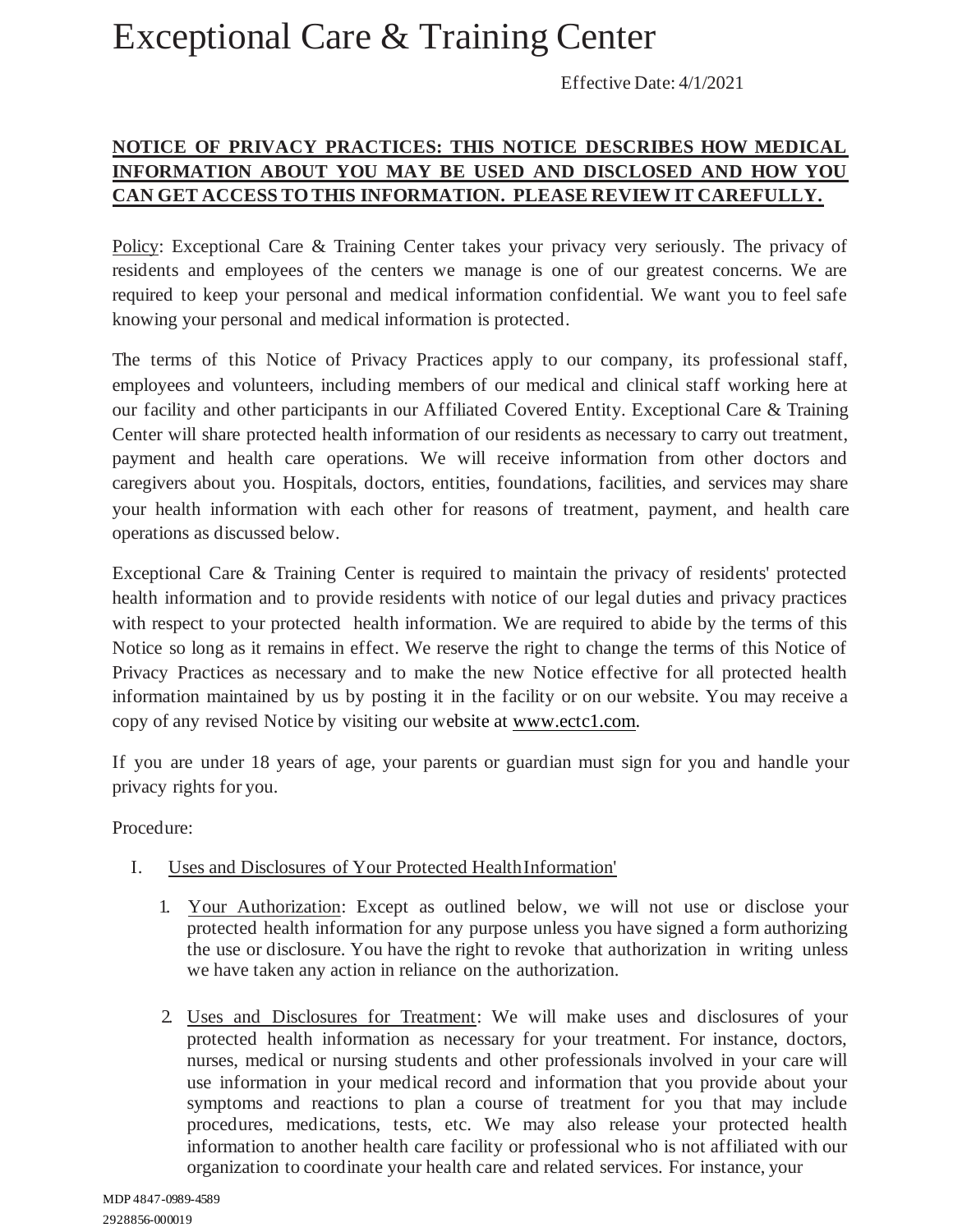pharmacy if your doctor orders a medication or, if after you leave the facility, you are going to receive home health care, we may release your protected health information to that home health care agency so that a plan of care can be prepared for you.

- 3. Psychotherapy Notes: Under many circumstances, without your written authorization we may not disclose the notes a mental health professional takes during a counseling session. However, we may disclose such notes for certain treatment and payment purposes, for state and federal oversight of the mental health professional, for the purposes of medical examiners and coroners, to avert a serious threat to health or safety, or as otherwise authorized by law.
- 4. Uses and Disclosures for Payment: We will make uses and disclosures of your protected health information as necessary for the payment purposes of those health professionals and facilities that have treated you or provided services to you. For instance, we may forward information regarding your medical procedures and treatment to your insurance company or another third party to arrange payment for the services provided to you or we may use your information to prepare a bill to send to you or to the person responsible for your payment. We may also share your protected health information with your health plan and their agents to obtain prior payment approval or verify benefits.
- 5. Uses and Disclosures for Health Care Operations: We will use and disclose your protected health information as necessary and as permitted by law, for our health care operations that include clinical improvement, accountable care management and coordination, professional peer review, business management, accreditation and licensing, etc. For instance, we may use and disclose your protected health information for purposes of improving the clinical treatment and care of our patients, evaluating provider and supplier performance, conducting quality assessment and improvement activities, and analyzing utilization. We may disclose protected health information to doctors, nurses, technicians, medical students, volunteers and other persons for review and learning purposes and for the operation of educational programs. We may also disclose your protected health information to another health care facility, health care professional, or health plan for such things as quality assurance and case management, but only if that facility, professional, or plan also has or had a patient relationship with you or participates with us in an organized health care arrangement. The health care operations for which we can use or disclose your protected health information may vary depending on where you live, according to state law.
- 6. Resident Directory/Family and Friends Involved in Your Care: Unless you object, we may include limited information about you in a facility directory to members of the clergy or people who ask for you by name. We also may disclose your protected health information to designated family, friends, and others who are involved in your care or in payment of your care in order to facilitate that person's disclose the protected health information of minor children to their parents or guardians unless such disclosure is prohibited by law. If you are unavailable, incapacitated, or facing an emergency medical situation and we determine that a disclosure may be in your best interest, we may share limited protected health information with such individuals without your approval. We may also disclose limited protected health information to a public or private entity that is authorized to assist in disaster relief efforts in order for that entity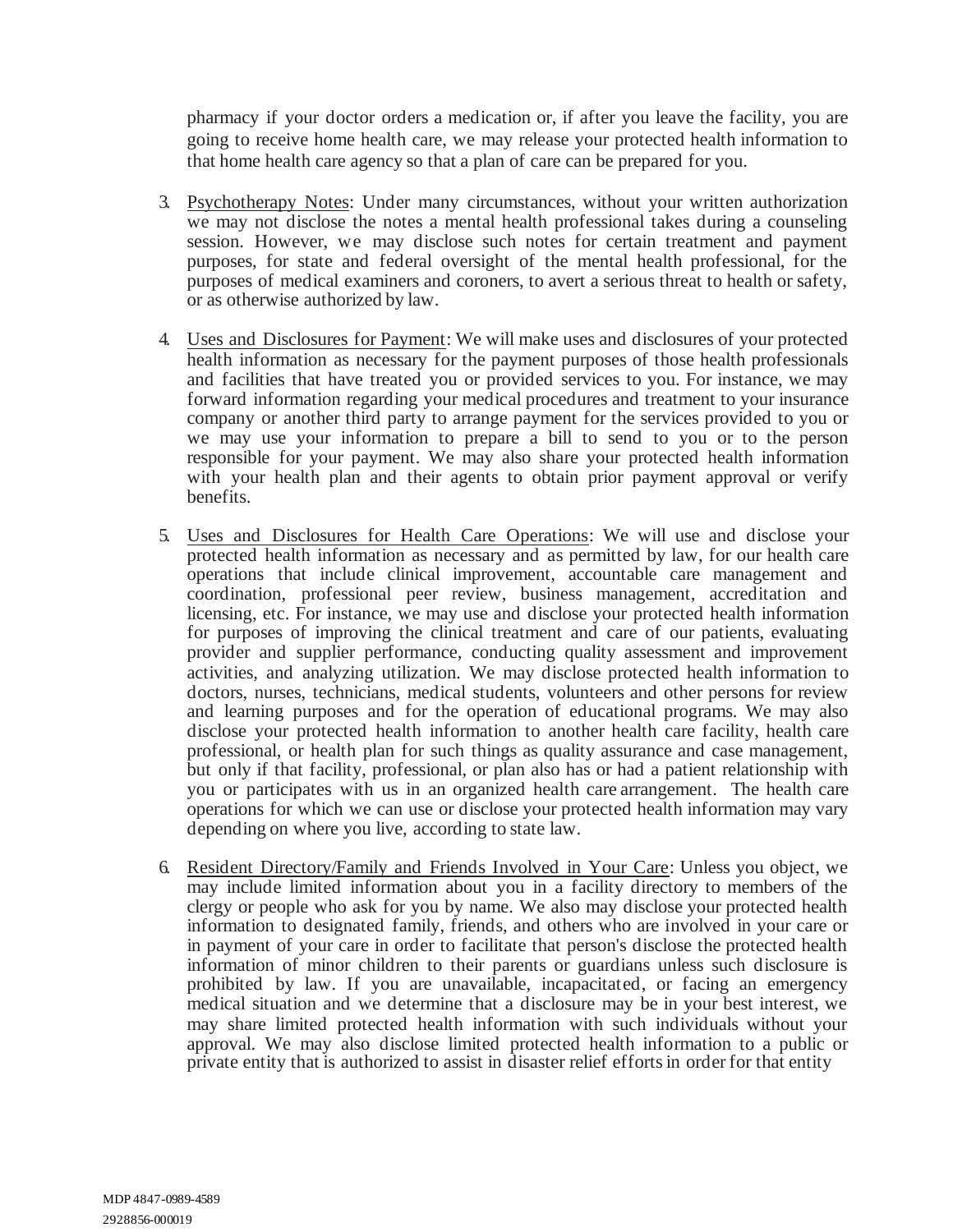to notify a family member or other persons that may be involved in some aspect of caring for you of your location, general condition, ordeath.

- 7. Business Associates: Certain aspects and components of our services are performed through contracts with outside persons or organization such as answering services, transcriptionists, billing services, auditing, accreditation, legal services, etc. At times it may be necessary for us to provide some of your protected health information to one or more of these outside persons or organizations who assist us with our health care operations. In all cases, we require these business associates to agree in writing that they will appropriately safeguard the privacy of your information.
- 8. Fundraising: We may contact you to donate to a fundraising effort for or on our behalf. You have the right to "opt-out" of receiving fundraising materials or communications and may do so by sending your name and address to the Privacy Officer together with a statement that you do not wish to receive fundraising materials or communications from us.
- 9. Appointments and Services: We may contact you to provide appointment reminders or information about treatment alternatives or other health-related benefits and services that may be of interest to you. You have the right to request and we will accommodate your reasonable requests to receive communications regarding your protected health information from us by alternative means or at alternative locations. For instance, if you wish appointment reminders not to be left on voice mail or sent to a particular address, we will accommodate reasonable requests. You may request such confidential communication in writing and may send your request to the Privacy Officer.
- 10. Marketing: In most circumstances, we need your written authorization before we use or disclose your health information for marketing purposes, including communications we make if a third party whose product or service is being described pays us for making the communication. However, we may provide you with promotional gifts of nominal value or communicate with you face-to-face. Unless federal law either permits or requires disclosure, we will not sell protected health information to third parties without disclosing that to you and obtaining your written authorization.
- 11. Health Products and Services: We may from time to time use your protected health information to communicate with you about health products and services necessary for your treatment, to advise you of new products and services that may be of interest to you, and to provide general health and wellness information.
- 12. Sale of Protected Health Information: We will not sell your protected health information without first obtaining your authorization.
- 13. Research: In limited circumstance, we may use and disclose your protected health information for research purposes. For example, we may disclose your protected health information to a researcher comparing outcomes of all patients that received a particular drug if the research has been approved through a special process designed to protect your health information privacy.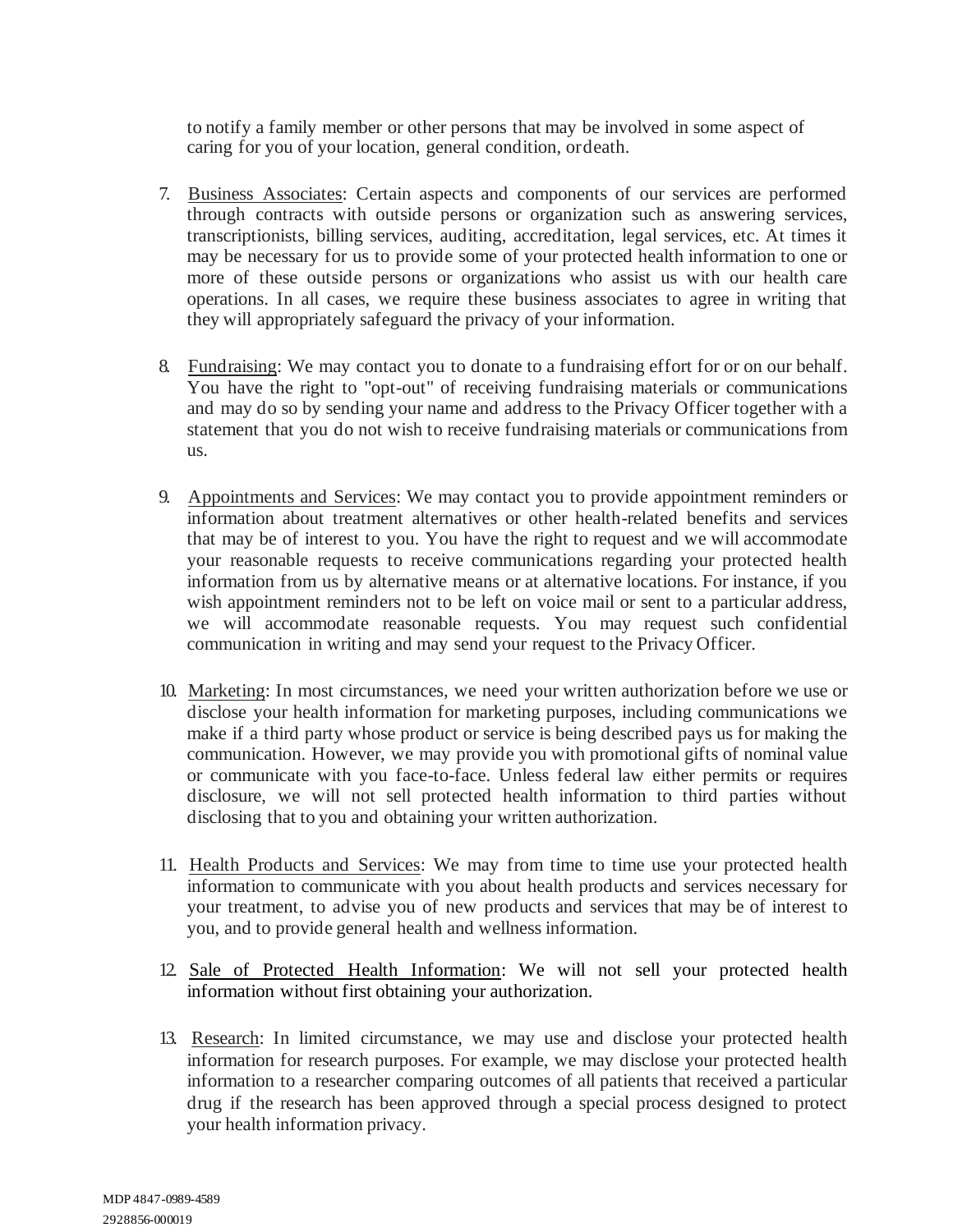- 14. Other Uses and Disclosures: We are permitted or required by law to make certain other uses and disclosures of your protected health information does not occur without your authorization. In some cases, state law limits our uses and disclosures of your protected health information more strictly than HIPAA, and we will abide by those limitations. Some incidental disclosures may occur during an otherwise permitted use and disclosure of your health information. We may release your protected health information:
	- a. For any purpose required by law
	- b. For public health activities consistent with applicable law, such as required reporting of disease, injury, and birth and death, and for required public health investigations
	- c. For organ and tissue donation
	- d. As required by law if we suspect child abuse or neglect; we may also release your protected health information as required by law if we believe you to be a victim of abuse, neglect, or domestic violence
	- e. To schools if you are a student or prospective student and the disclosure is limited to proof of immunization and we have your agreement (adults) or that of your parent, guardian or other person acting on your behalf
	- f. To the Food and Drug Administration if necessary to report adverse events, product defects, or to participate in product recalls
	- g. To your employer when we have provided health care to you at the request of your employer; in most cases you will receive notice that information is disclosed to your employer
	- h. If authorized by law to a health oversight agency conducting audits, investigations, or civil or criminal proceedings
	- i. If required to do so by a court or administrative ordered subpoena or discovery request; in most cases you will have notice of such release or an order to protect the information has been filed
	- j. Consistent with applicable law, to law enforcement officials for law enforcement purposes such as to report wounds and injuries and crimes occurring on the premises
	- k. To coroners and/or funeral directors consistent with law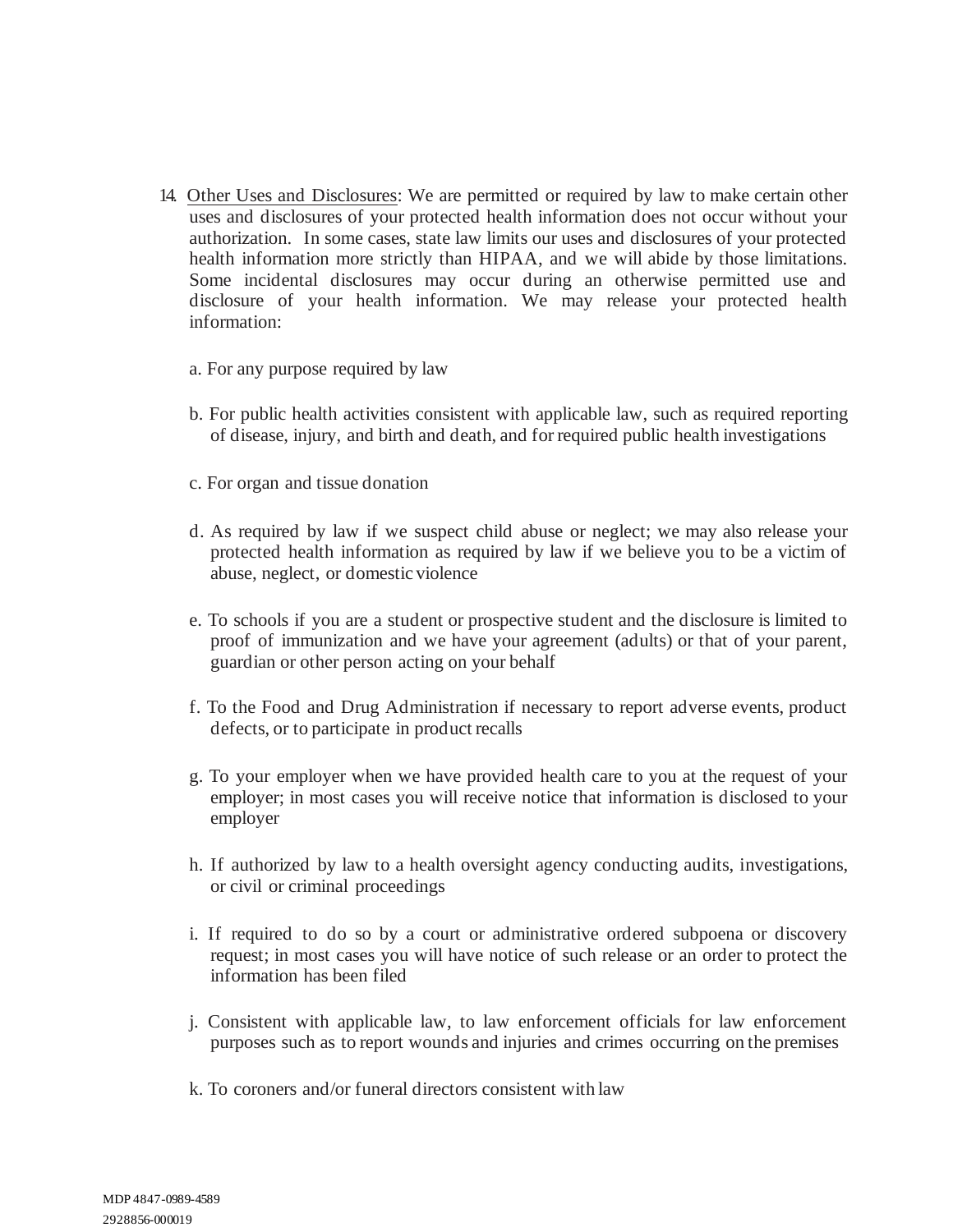- l. If you are an inmate in a correctional institution and the correctional institution or law enforcement official makes certain representations tous
- m. If you are or were a member of the military as required by armed forces services; we may also release your protected health information if necessary for national security or intelligence activities authorized by law
- n. To the extent authorized and necessary to comply with laws relating to workers' compensation
- o. To the extent necessary to prevent a serious and imminent threat to your health and safety or the health and safety of the public or another
- p. To US Health and Human Services for compliance reviews and complaint investigations
- 15. De-identified Information: We may use your health information to create "deidentified" information or we may disclose your information to a business associate so that the business associate can create de-identified information on our behalf. When we "de-identify" health information, we remove information identifying you as the source of the information and disclose "de-identified" information when there is no reasonable basis to believe that the information could be used to identify you.
- 16. Limited Data Set: We may use and disclose a limited data set that does not contain specific readily identifiable information about you for research, public health, and health care operations. We may not disseminate the limited data set unless we enter into a data use agreement with the recipient in which the recipient agrees to limit the use of that data set to the purposes for which it was provided, ensure the security of the data, and not re-identify the information or use it to contact any individual.
- II. Rights That You Have
	- 1. Access to Your Protected Health Information: You have the right to receive a copy and/or inspect much of the protected health information that we retain on your behalf. All requests for access must be made in writing and signed by you or your representative. We will charge you a reasonable fee if you request a copy of the information. We may also charge for postage if you request a mailed copy. If we electronically maintain protected health information that we use to make decisions about you, then you have the right to receive an electronic copy of that information and to request that we provide an electronic copy of that information to an entity or person of your choosing. We may charge you a fee equal to or less than our labor and supply costs in response to your request for an electronic copy. In limited circumstances, we may deny your request for a copy of your protected health information if we provide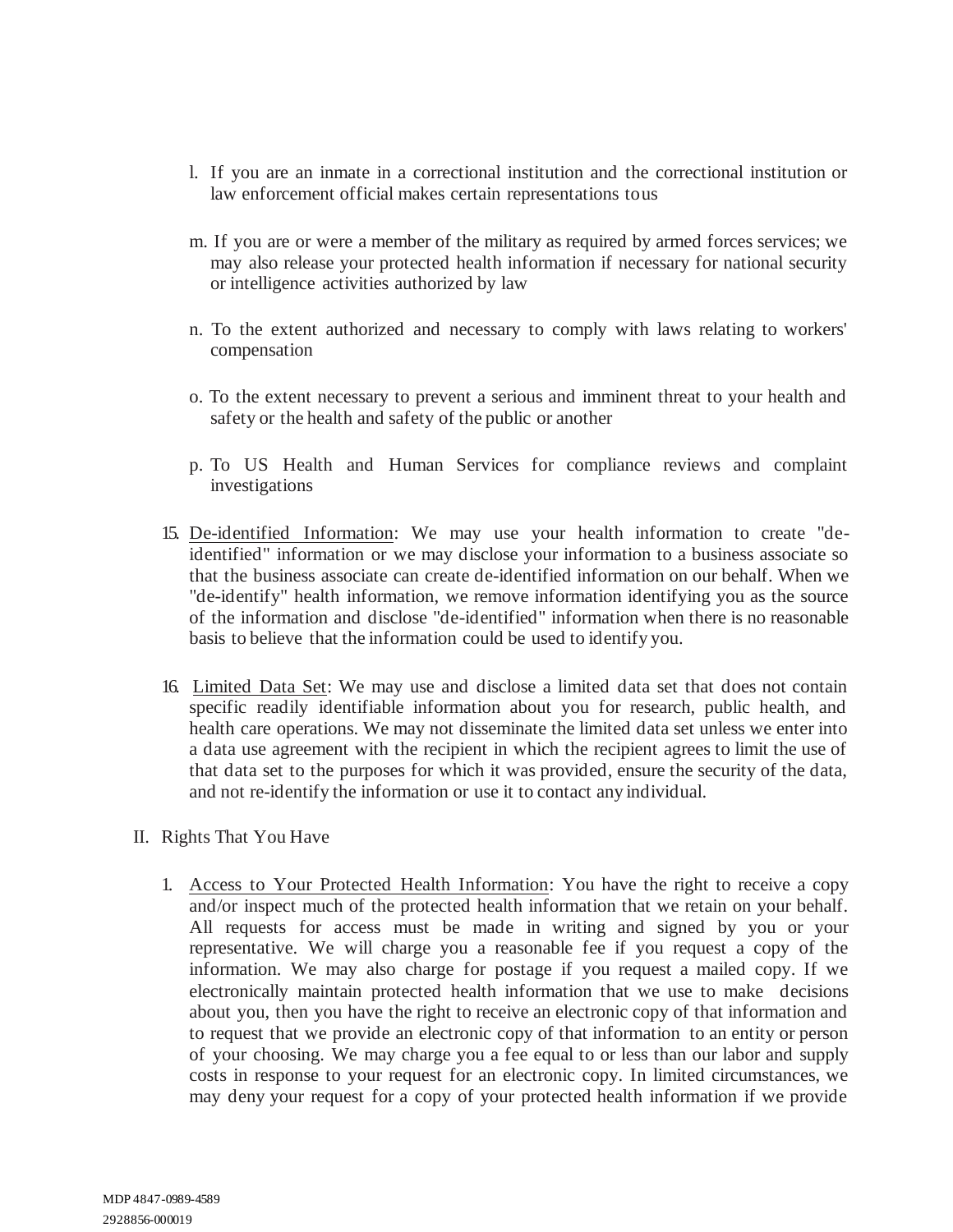the reason for the denial and a right to request a review of the denial. Patients or their legal representatives may request access to their protected health information by completing the Authorization for Release of Information Form. Please ask the business office or your supervisor for this Form.

- 2. Amendments to Your Protected Health Information: You have the right to request in writing that protected health information that we maintain about you be amended or corrected. We are not obligated to make all requested amendments but will give each request careful consideration. All amendment requests, in order to be considered by us, must be in writing, signed by you or your representative, and must state the reasons for the amendment/correction request. If we make an amendment or correction that you request, we may also notify others who work with us and have copies of the uncorrected record if we believe that such notification is necessary. Amendment request forms may be obtained from the Medical Records Department.
- 3. Accounting for Disclosures of Your Protected Health Information: You have the right to receive an accounting of certain disclosures other than for treatment, payment or operations made by us of your protected health information within the past six (6) years. You may also have the right to receive a detailed listing of disclosures for treatment, payment and operations where the law requires. Requests must be made in writing and signed by you or your representative. Accounting request forms are available from the Medical Records Department. The first accounting in any 12- month period is free; you will be charged a reasonable fee for each subsequent accounting you request within the same 12-month period.
- 4. Restrictions on Use and Disclosure of Your Protected Health Information: You have the right to request restrictions on certain uses and disclosures of your protected health information for treatment, payment, or health care operations by contacting the Privacy Officer. We are not required to agree to your restriction request but will attempt to accommodate reasonable requests when appropriate. However, if you paid out-ofpocket in full for a specific item or service, you may request we not disclose that item or service to a health plan for payment or health care operations and we will honor that request unless the disclosure is required by law. Otherwise, we retain the right to terminate an agreed-to restriction if we believe such termination is appropriate. In the event of a termination by us, we will notify you of such termination. You also have the right to terminate, in writing or orally, any agreed-to restriction by sending such termination notice to our Privacy Officer. Any agreed-to restriction will not limit resident directory disclosures unless you exclude yourself from the resident directory.
- 5. Right to Receive Notice of a Breach: We are required to notify you by first class mail or by email (if you have indicated a preference to receive information by email), of any breaches of Unsecured Protected Health Information as soon as possible, but in any event, no later than 60 days following the discovery of the breach (or a shorter time period if required by state law). "Unsecured Protected Health Information" is information that is not secured through the use of a technology or